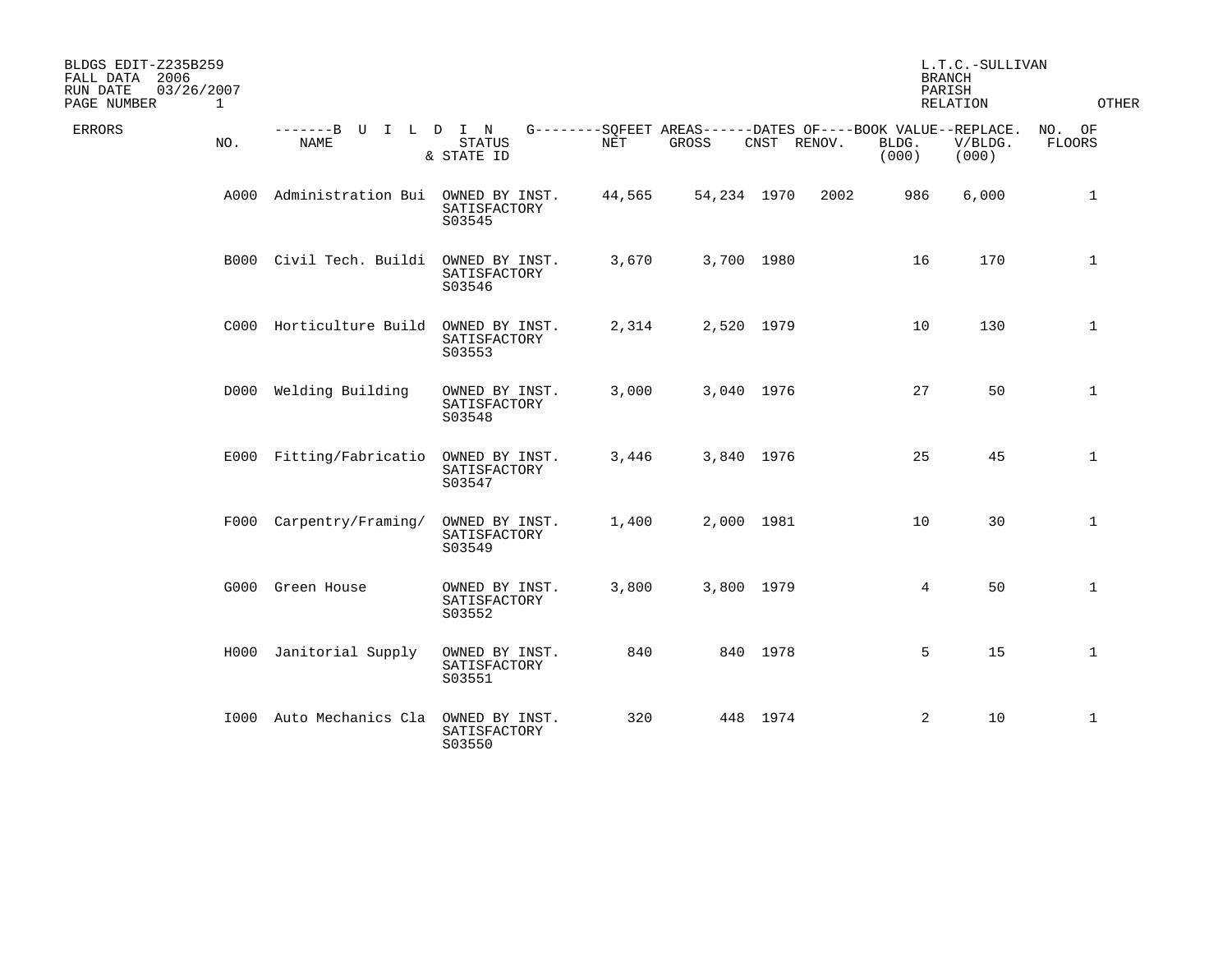| BLDGS EDIT-Z235B259<br>2006<br>FALL DATA<br>03/26/2007<br>RUN DATE<br>2<br>PAGE NUMBER |                    |                                                                    |                                              | L.T.C.-SULLIVAN<br><b>BRANCH</b><br>PARISH<br>RELATION                  | OTHER            |
|----------------------------------------------------------------------------------------|--------------------|--------------------------------------------------------------------|----------------------------------------------|-------------------------------------------------------------------------|------------------|
| ERRORS<br>NO.                                                                          | $-$ B<br>U<br>NAME | $G - - - - -$<br>N<br>$\Box$<br><b>STATUS</b><br>NET<br>& STATE ID | AREAS-<br>-SQFEET<br>GROSS<br>CNST<br>RENOV. | -DATES OF----BOOK VALUE--REPLACE.<br>BLDG.<br>V/BLDG.<br>(000)<br>(000) | NO. OF<br>FLOORS |
| J000                                                                                   | Storage Building   | OWNED BY INST.<br>OBSOLETE<br>S12023                               | 1,440<br>1990<br>1,440                       | 17<br>12                                                                |                  |
| K000                                                                                   | Bookstore          | OWNED BY INST.<br>SATISFACTORY<br>S03554                           | 1982<br>442<br>972                           | 29<br>70                                                                |                  |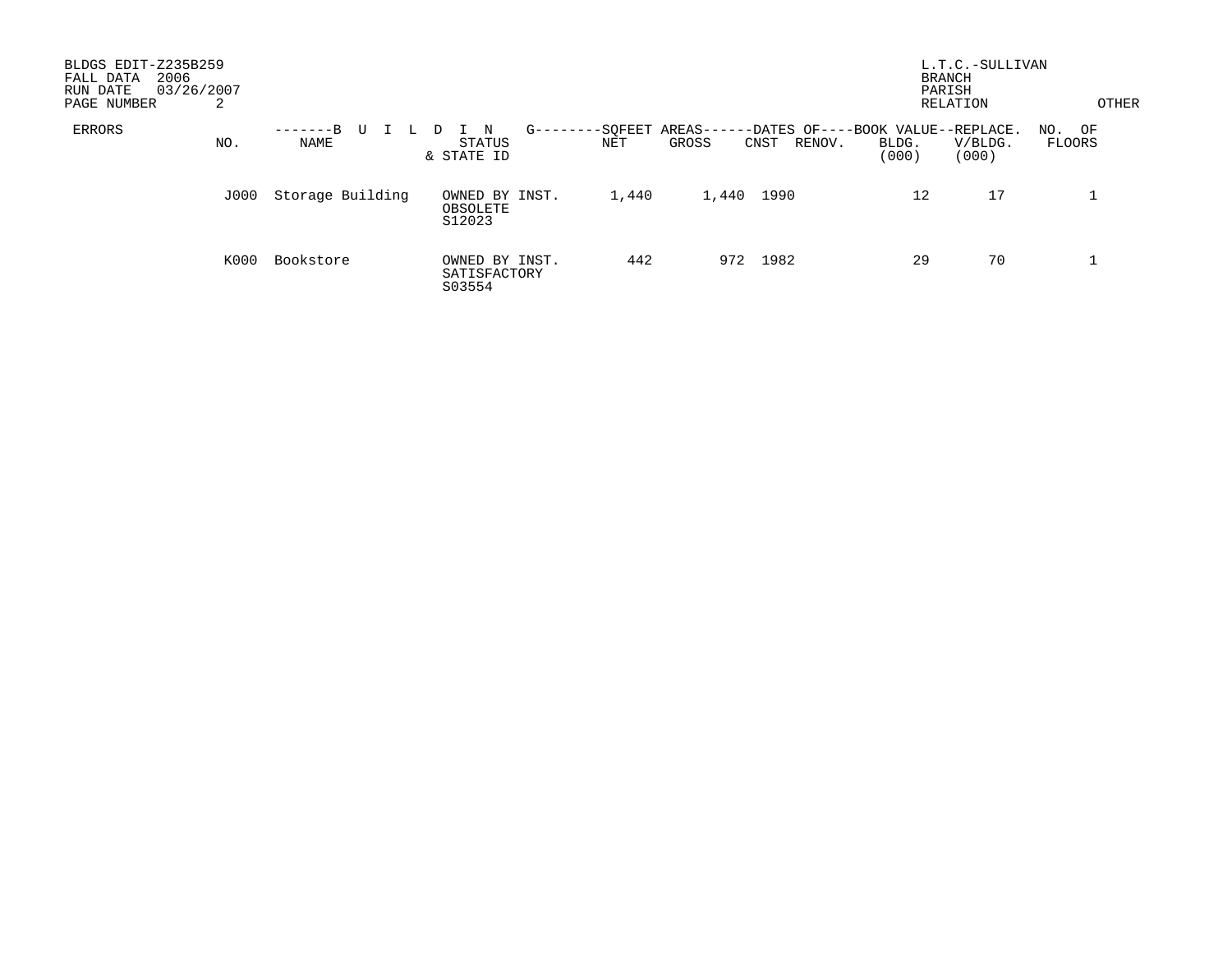BLDGS EDIT-Z235B259 L.T.C.-SULLIVAN FALL DATA 2006 BRANCH RUN DATE 03/26/2007 PARISH PAGE NUMBER 3 RELATION OTHER

## D E S C R I P T I O N A N D S U M M A R Y O F E R R O R S

ERROR A DUPLICATE BLDG

- ERROR B DUPLICATE SUPPLEMENT ERROR C UNMATCHED BLDG
- ERROR D UNMATCHED SUPPLEMENT
- ERROR E INVALID OWNERSHIP STATUS CODE
- ERROR F INVALID FOUNDATION TYPE
- ERROR G INVALID CONDITION STATUS CODE
- ERROR H INVALID CONSTRUCTION STATUS CODE (TYPE STRUC)
- ERROR I INVALID AIR CONDITIONED STATUS CODE
- ERROR J INVALID HEATING STATUS CODE
- ERROR K INVALID FLOOR STRUCTURE STATUS CODE
- ERROR L INVALID ROOF STRUCTURE STATUS CODE
- ERROR M INVALID EXTERIOR WALL FINISH CODE
- ERROR N INVALID ROOF MATERIAL STATUS CODE
- ERROR O STATE IDENTIFICATION NUMBER IS BLANK
- ERROR P GROSS AREA = ZEROS OR BLANK
- ERROR Q CONSTRUCTION DATE PRIOR TO 1800 OR BLANK
- ERROR R BLDG IS OWNED BUT NO BOOK OR ESTIMATED VALUE IS PROVIDED
- ERROR S NET ASSIGNABLE SO FT + CUSTODIAL, CIRCULATION MECHANICAL > GROSS SOUARE FEET THE SUM OF THE NET SQ FT OF THE ROOMS IN THIS BUILDING IS GREATER THAN THE REPORTED GROSS SQ FT
- ERROR T NET ASSIGNABLE SQUARE FEET = ZEROS OR BLANK (NO ROOMS ASSIGNED TO THIS BUILDING OR BUILDING CONTAINS ONLY ROOMS WITH ROOM TYPES OF 010, 020, OR 030)

## T O T A L S

| TOTAL NUMBER OF BLDGS (MATCHED)<br>TOTAL ERRORS                                     |              |
|-------------------------------------------------------------------------------------|--------------|
| TOTAL BOOK VALUE OF BLDGS (IN THOUSANDS)<br>TOTAL EST VALUE OF BLDGS (IN THOUSANDS) | 1126<br>6587 |
| TOTAL GROSS AREA OWNED BY INST.<br>TOTAL GROSS AREA LEASED BY INST.                 | 76834        |
| TOTAL GROSS AREA                                                                    | 76834        |

\*\* PLEASE REFER TO THE FACILITIES MANUAL TO OBTAIN THE CORRECT CODES.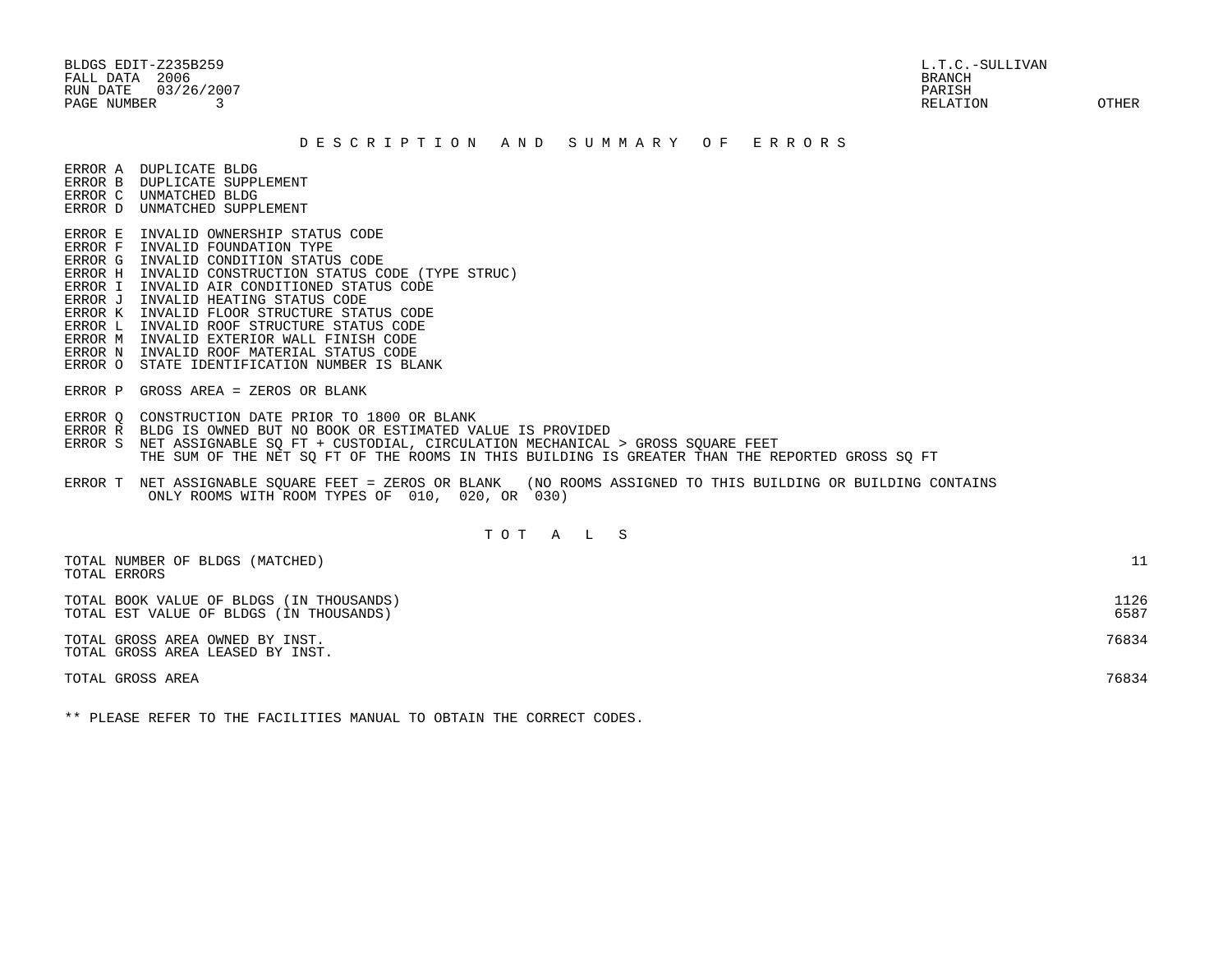| BLDGS EDIT-Z235B259<br>2006<br>FALL DATA<br>RUN DATE<br>PAGE NUMBER | 03/26/2007 |      |  |  |                      |  |     |       |      |        |                                                                                                           | L.T.C.-T.H. HARRIS<br><b>BRANCH</b><br>PARISH<br>RELATION | OTHER  |
|---------------------------------------------------------------------|------------|------|--|--|----------------------|--|-----|-------|------|--------|-----------------------------------------------------------------------------------------------------------|-----------------------------------------------------------|--------|
| <b>ERRORS</b>                                                       | NO.        | NAME |  |  | STATUS<br>& STATE ID |  | NET | GROSS | CNST | RENOV. | -------B U I L D I N G--------SOFEET AREAS------DATES OF----BOOK VALUE--REPLACE. NO. OF<br>BLDG.<br>(000) | V/BLDG.<br>(000)                                          | FLOORS |